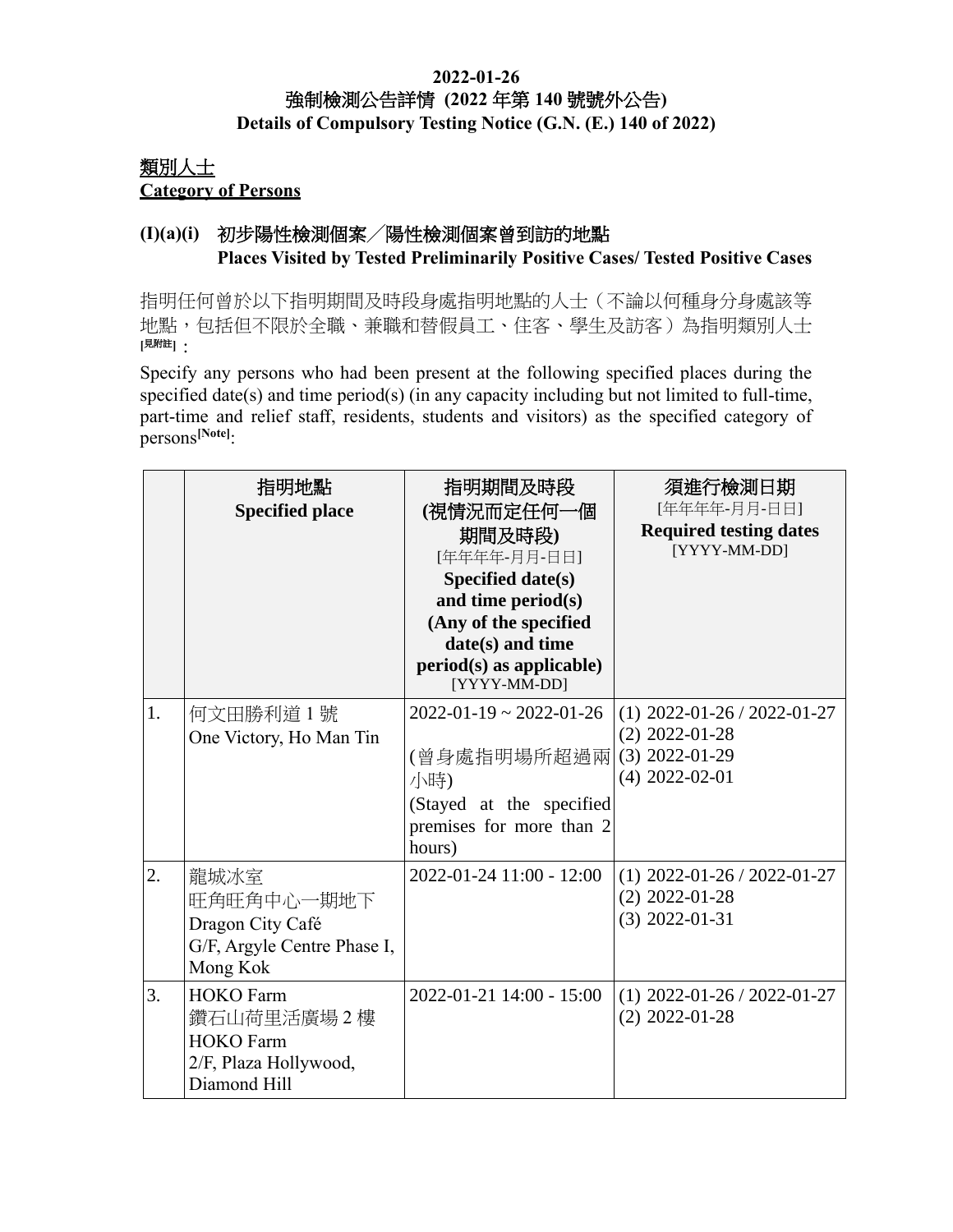|                  | 指明地點<br><b>Specified place</b>                                                                                                          | 指明期間及時段<br>(視情況而定任何一個<br>期間及時段)<br>[年年年年-月月-日日]<br><b>Specified date(s)</b><br>and time period(s)<br>(Any of the specified<br>date(s) and time<br>$period(s)$ as applicable)<br>[YYYY-MM-DD] | 須進行檢測日期<br>[年年年年-月月-日日]<br><b>Required testing dates</b><br>[YYYY-MM-DD]                                      |
|------------------|-----------------------------------------------------------------------------------------------------------------------------------------|----------------------------------------------------------------------------------------------------------------------------------------------------------------------------------------------|---------------------------------------------------------------------------------------------------------------|
| $\overline{4}$ . | 大嶼山東涌藍天海岸影<br>岸 · 紅 B 座(第 8 座)<br>La Rossa B (Block 8),<br>Coastal Skyline, Tung<br>Chung, Lantau Island                                | $2022 - 01 - 21 \approx 2022 - 01 - 26$<br>(曾身處指明場所超過兩<br>小時)<br>(Stayed at the specified<br>premises for more than 2<br>hours)                                                              | $(1)$ 2022-01-26 / 2022-01-27<br>$(2)$ 2022-01-28<br>$(3)$ 2022-01-29<br>$(4)$ 2022-01-30<br>$(5)$ 2022-02-02 |
| 5.               | 野村國際(香港)有限公司<br>中環國際金融中心二期31<br>樓†<br>Nomura International<br>(Hong Kong) Limited<br>31/F, Two International<br>Finance Centre, Central | $2022 - 01 - 24$ <sup>‡</sup><br>(曾身處指明場所超過-<br>小時)<br>(Stayed at the specified<br>premises for more than 1<br>hour)                                                                         | $(1)$ 2022-01-26 / 2022-01-27<br>$(2)$ 2022-01-28<br>$(3)$ 2022-01-31                                         |
| 6.               | 大埔寶華樓E座<br>Block E, Po Wah Building,<br>Tai Po                                                                                          | $2022 - 01 - 20 \approx 2022 - 01 - 26$<br>(曾身處指明場所超過兩<br>小時)<br>(Stayed at the specified<br>premises for more than 2<br>hours)                                                              | $(1)$ 2022-01-26 / 2022-01-27<br>$(2)$ 2022-01-28<br>$(3)$ 2022-01-29<br>$(4)$ 2022-02-01                     |
| 7.               | 何文田怡安閣 C座<br>Block C, Yee On Court, Ho<br>Man Tin                                                                                       | $2022 - 01 - 17 \approx 2022 - 01 - 26$<br>(曾身處指明場所超過兩<br>小時)<br>(Stayed at the specified<br>premises for more than 2<br>hours)                                                              | $(1)$ 2022-01-26 / 2022-01-27<br>$(2)$ 2022-01-28<br>$(3)$ 2022-01-29<br>$(4)$ 2022-02-01                     |

<sup>†</sup> 有關指明地點於 2022 年 1 月 27 日由「野村國際(香港)有限公司 中環國際金融中心二期 30 樓」修改為「野村國際(香港)有限公司 中環國際金融中心二期 31 樓」。 The specified place was revised from "Nomura International (Hong Kong) Limited 30/F, Two International Finance Centre, Central" to "Nomura International (Hong Kong) Limited 31/F, Two International Finance Centre, Central" on 27 January 2022.

 $\overline{a}$ 

<sup>‡</sup> 有關指明期間及時段於 2022 年 1 月 27 日由「2022-01-21 ~ 2022-01-24」修改為「2022-01-24」。 The specified date(s) and time period(s) was revised from "2022-01-21 ~ 2022-01-24" to "2022-01-24" on 27 January 2022.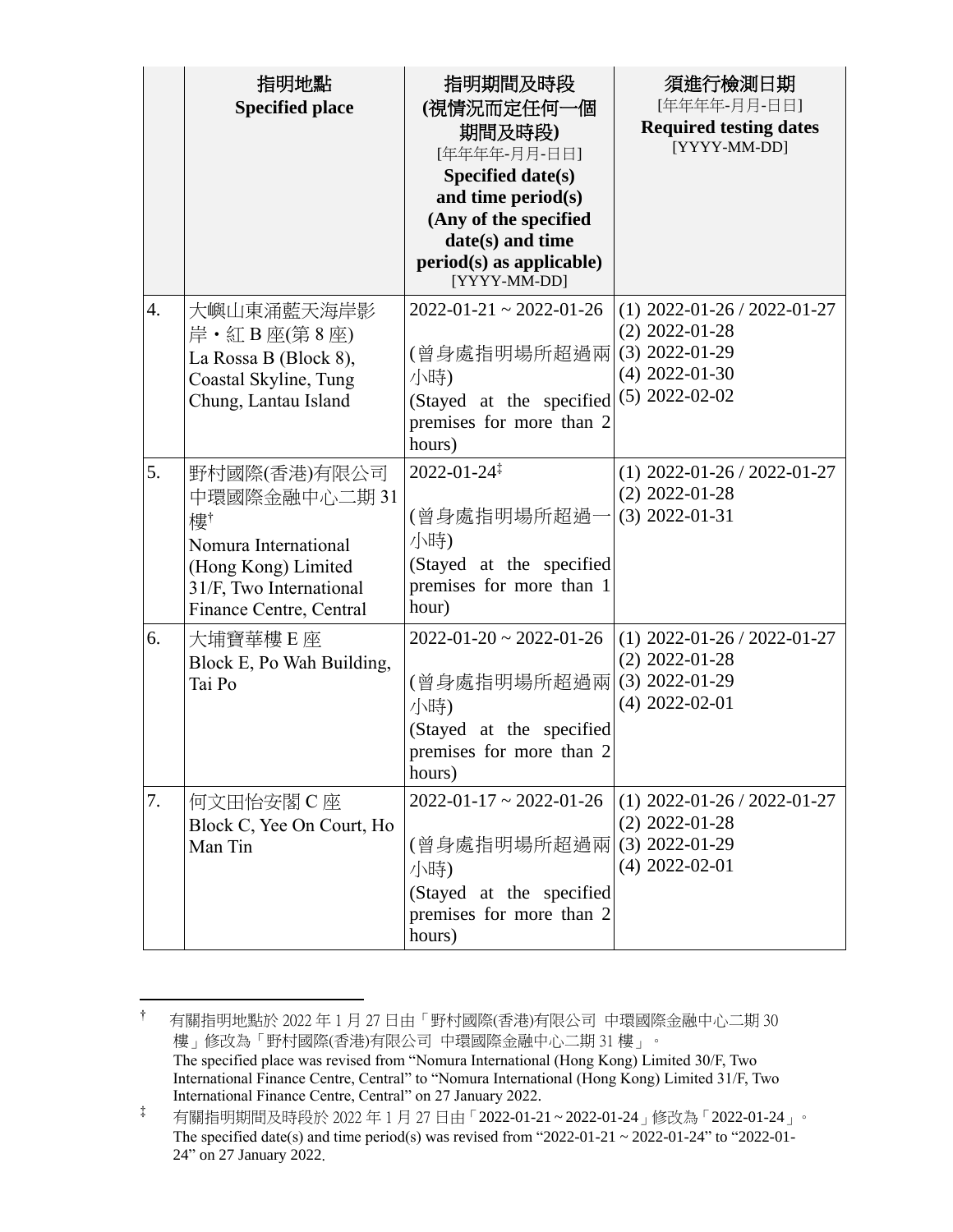|     | 指明地點<br><b>Specified place</b>                                                                                                          | 指明期間及時段<br>(視情況而定任何一個<br>期間及時段)<br>[年年年年-月月-日日]<br>Specified date(s)<br>and time period(s)<br>(Any of the specified<br>date(s) and time<br>$period(s)$ as applicable)<br>[YYYY-MM-DD] | 須進行檢測日期<br>[年年年年-月月-日日]<br><b>Required testing dates</b><br>[YYYY-MM-DD]                                      |
|-----|-----------------------------------------------------------------------------------------------------------------------------------------|---------------------------------------------------------------------------------------------------------------------------------------------------------------------------------------|---------------------------------------------------------------------------------------------------------------|
| 8.  | 大窩口德士古道 69 號尚<br>文苑<br>Sheung Man Court, 69<br>Texaco Road, Tai Wo Hau                                                                  | $2022 - 01 - 21 \approx 2022 - 01 - 26$<br>(曾身處指明場所超過兩<br>小時)<br>(Stayed at the specified<br>premises for more than 2<br>hours)                                                       | $(1)$ 2022-01-26 / 2022-01-27<br>$(2)$ 2022-01-28<br>$(3)$ 2022-01-29<br>$(4)$ 2022-01-30<br>$(5)$ 2022-02-02 |
| 9.  | 三水同鄉會劉本章學校<br>葵涌葵盛西邨<br><b>Sam Shui Natives</b><br><b>Association Lau Pun</b><br>Cheung School<br>Kwai Shing West Estate,<br>Kwai Chung | 2022-01-21 08:00-17:30<br>(曾身處指明場所超過·<br>小時)<br>(Stayed at the specified<br>premises for more than 1<br>hour)                                                                         | $(1)$ 2022-01-26 / 2022-01-27<br>$(2)$ 2022-01-28                                                             |
| 10. | 姚本基牙科醫務所<br>銅鑼灣東角中心 1112 室<br>Dr. Yiu Bun Ka Dental<br>Clinic<br>Room 1112, East Point<br>Centre, Causeway Bay                          | $2022 - 01 - 18 \approx 2022 - 01 - 22$<br>(曾身處指明場所超過<br>小時)<br>(Stayed at the specified<br>premises for more than 1<br>hour)                                                         | $(1)$ 2022-01-26 / 2022-01-27<br>$(2)$ 2022-01-29                                                             |
| 11. | 新界南總區警察總部 10<br>樓<br>荃灣城門道8號<br>10/F, New Territories South<br><b>Regional Police</b><br>Headquarters<br>8 Shing Mun Road, Tsuen<br>Wan | $2022 - 01 - 21 \sim 2022 - 01 - 23$<br>(曾身處指明場所超過<br>小時)<br>(Stayed at the specified<br>premises for more than 1<br>hour)                                                            | $(1)$ 2022-01-26 / 2022-01-27<br>$(2)$ 2022-01-30                                                             |
| 12. | 青衣青敬路 75 號宏福花<br>園2座<br>Tower 2, Tivoli Garden, 75<br>Tsing King Road, Tsing Yi                                                         | $2022 - 01 - 19 \approx 2022 - 01 - 26$<br>(曾身處指明場所超過兩 <br>小時)<br>(Stayed at the specified<br>premises for more than 2<br>hours)                                                      | $(1)$ 2022-01-26 / 2022-01-27<br>$(2)$ 2022-01-28<br>$(3)$ 2022-01-29<br>$(4)$ 2022-01-30<br>$(5)$ 2022-02-02 |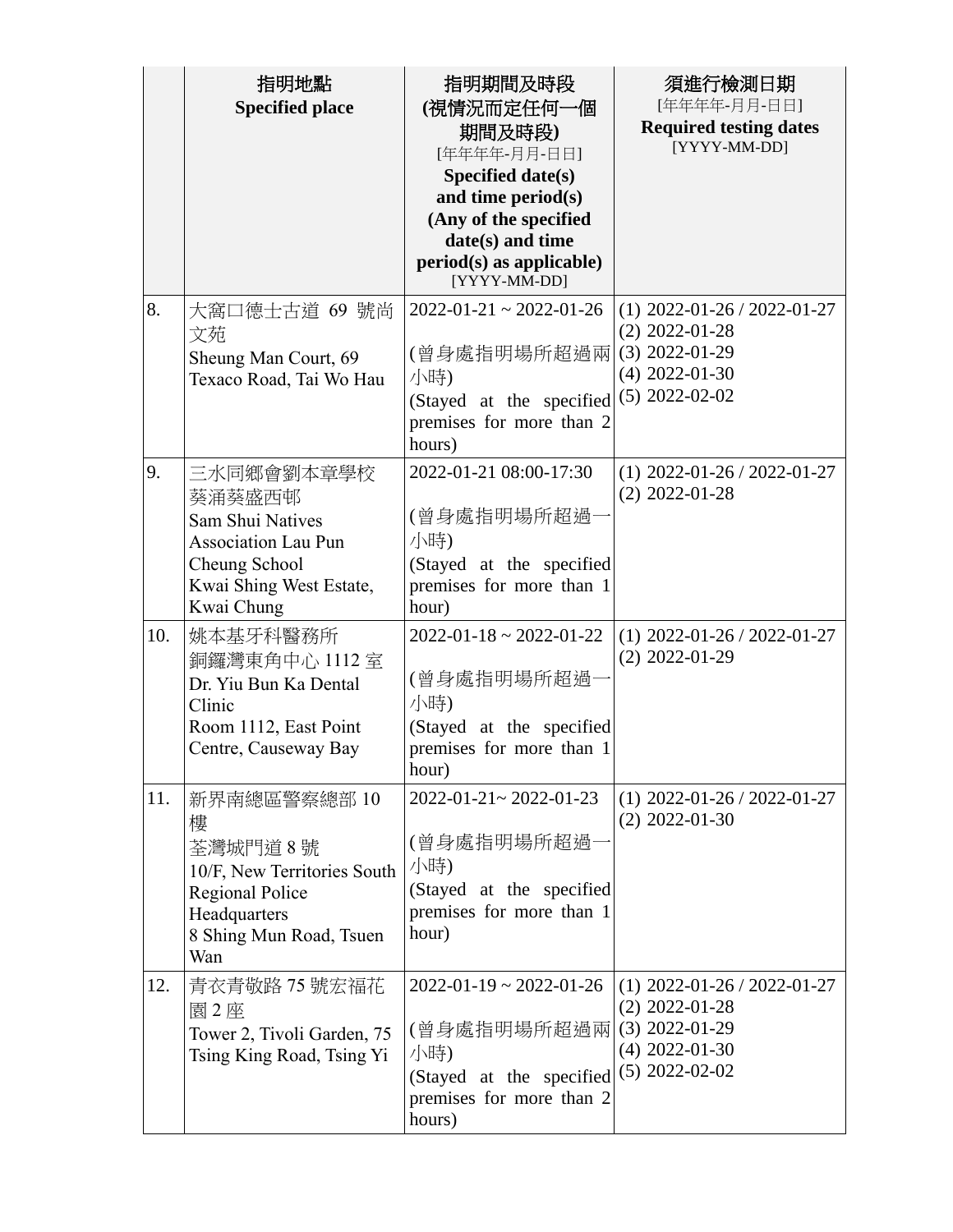|     | 指明地點<br><b>Specified place</b>                                                                                                                                                                            | 指明期間及時段<br>(視情況而定任何一個<br>期間及時段)<br>[年年年年-月月-日日]<br>Specified date(s)<br>and time period(s)<br>(Any of the specified<br>date(s) and time<br>period(s) as applicable)<br>[YYYY-MM-DD] | 須進行檢測日期<br>[年年年年-月月-日日]<br><b>Required testing dates</b><br>[YYYY-MM-DD]                                      |
|-----|-----------------------------------------------------------------------------------------------------------------------------------------------------------------------------------------------------------|-------------------------------------------------------------------------------------------------------------------------------------------------------------------------------------|---------------------------------------------------------------------------------------------------------------|
| 13. | 中國銀行(香港)<br>油麻地彌敦道 471 號<br>Bank of China (Hong<br>Kong)<br>471 Nathan Road, Yau Ma<br>Tei                                                                                                                | 2022-01-21 08:30-17:00<br>(曾身處指明場所超過<br>小時)<br>(Stayed at the specified<br>premises for more than 1<br>hour)                                                                        | $(1)$ 2022-01-26 / 2022-01-27<br>$(2)$ 2022-01-28                                                             |
| 14. | 雲暉科技有限公司<br>白石角香港科學園大道西<br>19號 19W 大樓 1515-1519<br>室<br>Cloud Light Technology<br>Limited<br>Units 1515-1519, Building<br>19W, 19 Science Park West<br>Avenue, Hong Kong<br>Science Park, Pak Shek<br>Kok | $2022 - 01 - 19 \approx 2022 - 01 - 21$<br>(曾身處指明場所超過<br>小時)<br>(Stayed at the specified<br>premises for more than 1<br>hour)                                                       | $(1)$ 2022-01-26 / 2022-01-27<br>$(2)$ 2022-01-28                                                             |
| 15. | 何文田窩打老道 69A 號<br>69A Waterloo Road, Ho<br>Man Tin                                                                                                                                                         | $2022 - 01 - 19 \approx 2022 - 01 - 26$<br>(曾身處指明場所超過兩 (3) 2022-01-29<br>小時)<br>(Stayed at the specified<br>premises for more than 2<br>hours)                                      | $(1)$ 2022-01-26 / 2022-01-27<br>$(2)$ 2022-01-28<br>$(4)$ 2022-01-30<br>$(5)$ 2022-02-02                     |
| 16. | 荃灣環宇海灣第 1-3 及 5-<br>8座<br>Towers 1-3 and 5-8, City<br>Point, Tsuen Wan                                                                                                                                    | $2022 - 01 - 22 \approx 2022 - 01 - 26$<br>(曾身處指明場所超過兩)<br>小時)<br>(Stayed at the specified<br>premises for more than 2<br>hours)                                                    | $(1)$ 2022-01-26 / 2022-01-27<br>$(2)$ 2022-01-28<br>$(3)$ 2022-01-29<br>$(4)$ 2022-01-30<br>$(5)$ 2022-02-02 |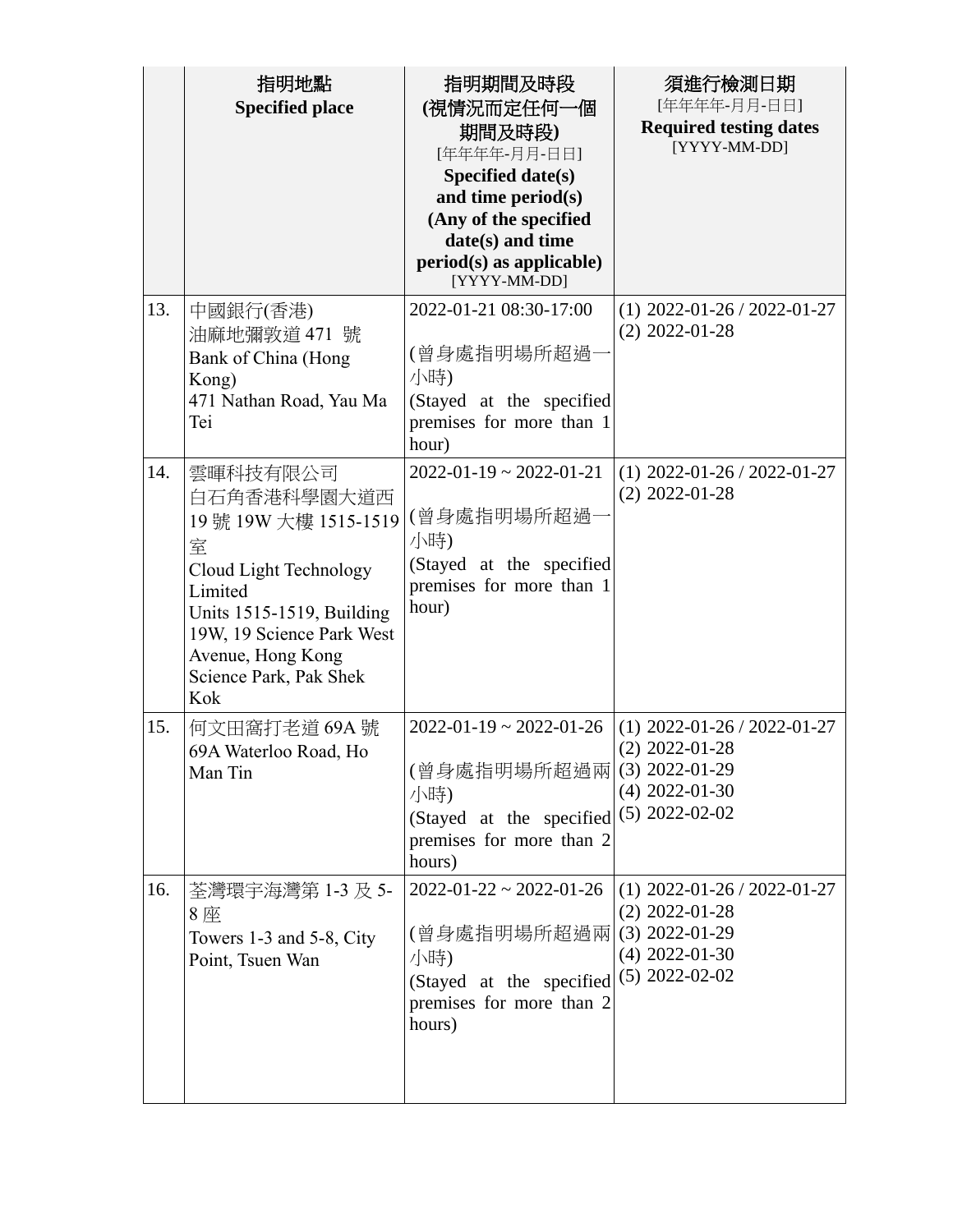|     | 指明地點<br><b>Specified place</b>                                                                                                                                                       | 指明期間及時段<br>(視情況而定任何一個<br>期間及時段)<br>[年年年年-月月-日日]<br>Specified date(s)<br>and time period(s)<br>(Any of the specified<br>date(s) and time<br>$period(s)$ as applicable)<br>[YYYY-MM-DD] | 須進行檢測日期<br>[年年年年-月月-日日]<br><b>Required testing dates</b><br>[YYYY-MM-DD] |
|-----|--------------------------------------------------------------------------------------------------------------------------------------------------------------------------------------|---------------------------------------------------------------------------------------------------------------------------------------------------------------------------------------|--------------------------------------------------------------------------|
| 17. | 尖沙咀中間道 18號<br>半島辦公大樓5樓<br>The Peninsula Corporate<br>Office<br>The Peninsula Corporate<br>Office, 5/F The Peninsula<br>Office Tower, 18 Middle<br>Road, Tsim Sha Tsui §              | $2022 - 01 - 19 \approx 2022 - 01 - 23$<br>(曾身處指明場所超過<br>小時)<br>(Stayed at the specified<br>premises for more than 1<br>hour)                                                         | $(1)$ 2022-01-26 / 2022-01-27<br>$(2)$ 2022-01-30                        |
| 18. | 翠華餐廳<br>屯門湖翠路 168-236 號海<br>趣坊 75號鋪<br>Tsui Wah Restaurant<br>Shop 75, Ocean Walk, 168-<br>236 Wu Chui Road, Tuen<br>Mun                                                             | $2022 - 01 - 17 \approx 2022 - 01 - 21$<br>(曾身處指明場所超過<br>小時)<br>(Stayed at the specified<br>premises for more than 1<br>hour)                                                         | $(1)$ 2022-01-26 / 2022-01-27<br>$(2)$ 2022-01-28                        |
| 19. | 飛亞飯堂<br>葵涌飛亞工業中心地下<br>飛亞飯堂<br>G/F, Favour Industrial<br>Centre, Kwai Chung                                                                                                           | 2022-01-17 2022-01-22                                                                                                                                                                 | $(1)$ 2022-01-26 / 2022-01-27<br>$(2)$ 2022-01-29                        |
| 20. | 香港賽馬會場外投注處<br>黃大仙龍翔道 110 號豪苑<br>地下1號鋪<br>The Hong Kong Jockey<br>Club Off-course Betting<br><b>Branch</b><br>Shop 1, G/F, Tropicana<br>Garden, 110 Lung Cheung<br>Road, Wong Tai Sin | 2022-01-20                                                                                                                                                                            | $(1)$ 2022-01-26 / 2022-01-27                                            |

<sup>§</sup> 有關指明地點於 2022 年 1 月 27 日由「香港上海大酒店有限公司中環聖佐治大廈 8 樓」修改為 「尖沙咀中間道 18 號半島辦公大樓 5 樓 The Peninsula Corporate Office」 The specified place was revised from "The Hongkong and Shanghai Hotels, Limited, 8/F, St. George's Building, Central" to "The Peninsula Corporate Office, The Peninsula Office Tower 5F, 18 Middle Road, Tsim Sha Tsui" on 27 January 2022

 $\overline{a}$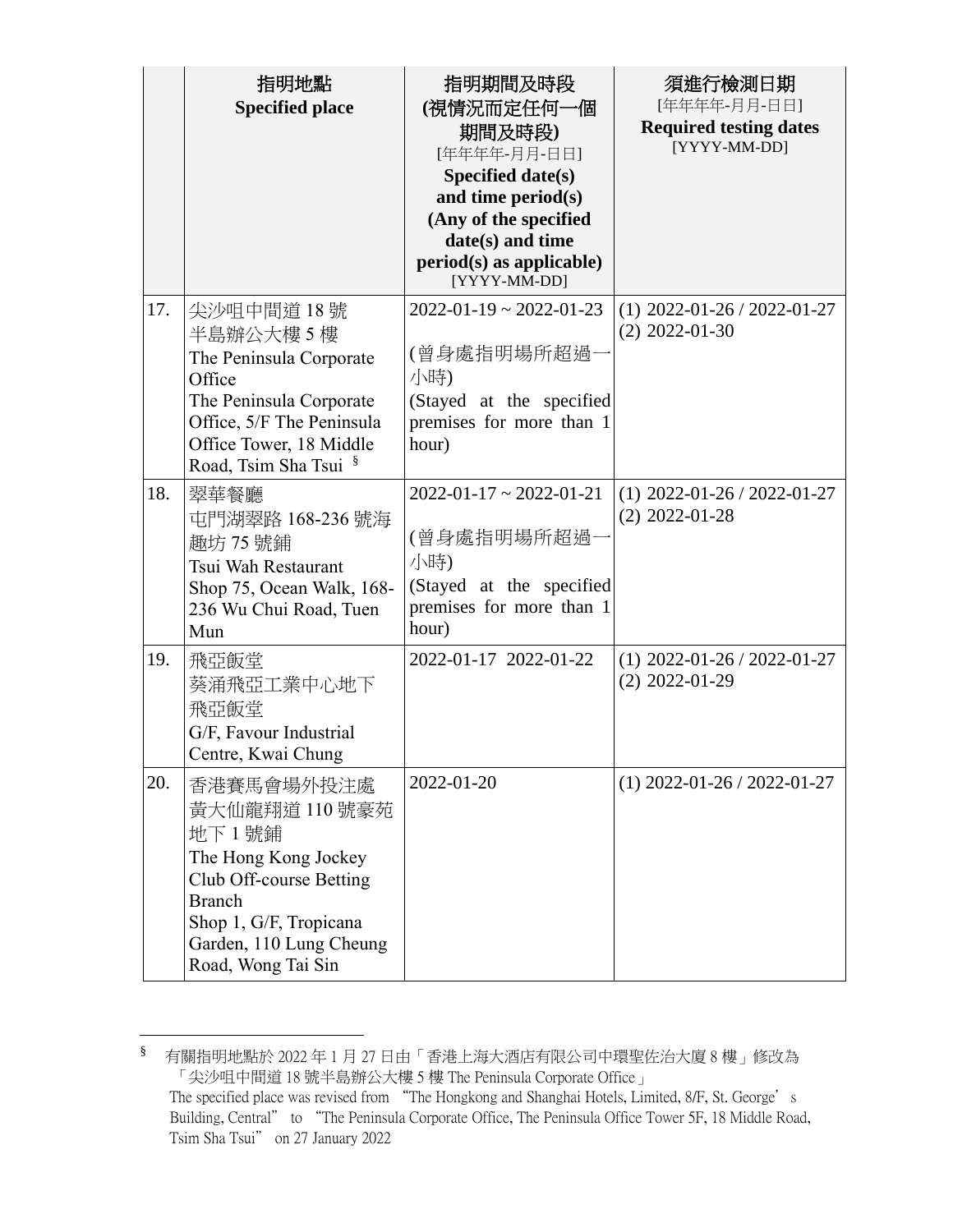|     | 指明地點<br><b>Specified place</b>                                                                                            | 指明期間及時段<br>(視情況而定任何一個<br>期間及時段)<br>[年年年年-月月-日日]<br>Specified date(s)<br>and time period $(s)$<br>(Any of the specified<br>$date(s)$ and time<br>$period(s)$ as applicable)<br>[YYYY-MM-DD] | 須進行檢測日期<br>[年年年年-月月-日日]<br><b>Required testing dates</b><br>[YYYY-MM-DD] |
|-----|---------------------------------------------------------------------------------------------------------------------------|--------------------------------------------------------------------------------------------------------------------------------------------------------------------------------------------|--------------------------------------------------------------------------|
| 21. | 荃灣西樓角路 202-<br>216號荃昌中心昌寧大廈<br>Cheong Ning Building,<br>Tsuen<br>Cheong Centre, 202-216<br>Sai Lau<br>Kok Road, Tsuen Wan | $2022 - 01 - 20 \approx 2022 - 01 - 26$<br>(曾身處指明場所超過兩<br>小時)<br>(Stayed at the specified<br>premises for more than 2<br>hours)                                                            | $(1)$ 2022-01-26 / 2022-01-27<br>$(2)$ 2022-01-28<br>$(3)$ 2022-01-31    |

**(I)(a)(ii)** 初步陽性檢測個案╱陽性檢測個案曾乘搭的公共交通工具 **Public Transport Taken by Tested Preliminarily Positive Cases/ Tested Positive Cases**

無

Nil

## **(I)(a)(iii)** 污水樣本檢測呈陽性的地點

**Places with Sewage Sample(s) Tested Positive** 

|    | 指明地點<br><b>Specified place</b>                                | 指明期間及時段<br>(視情況而定任何一個<br>期間及時段)<br>[年年年年-月月-日日]<br>Specified date $(s)$<br>and time period $(s)$<br>(Any of the specified<br>date(s) and time<br>$period(s)$ as applicable)<br>[YYYY-MM-DD] | 須進行檢測日期<br>[年年年年-月月-日日]<br><b>Required testing dates</b><br>[YYYY-MM-DD] |
|----|---------------------------------------------------------------|---------------------------------------------------------------------------------------------------------------------------------------------------------------------------------------------|--------------------------------------------------------------------------|
| 1. | 葵涌大窩口邨富安樓<br>Fu On House, Tai Wo Hau<br>Estate, Kwai Chung    | $2022 - 01 - 13 \approx 2022 - 01 - 26$<br>(曾身處指明場所超過兩                                                                                                                                      | 2022-01-26 / 2022-01-27 /<br>2022-01-28                                  |
| 2. | 葵涌大窩口邨富靜樓<br>Fu Ching House, Tai Wo<br>Hau Estate, Kwai Chung | 小時)<br>(Stayed at the specified<br>premises for more than 2                                                                                                                                 |                                                                          |
| 3. | 葵涌大窩口邨富平樓<br>Fu Ping House, Tai Wo Hau<br>Estate, Kwai Chung  | hours)                                                                                                                                                                                      |                                                                          |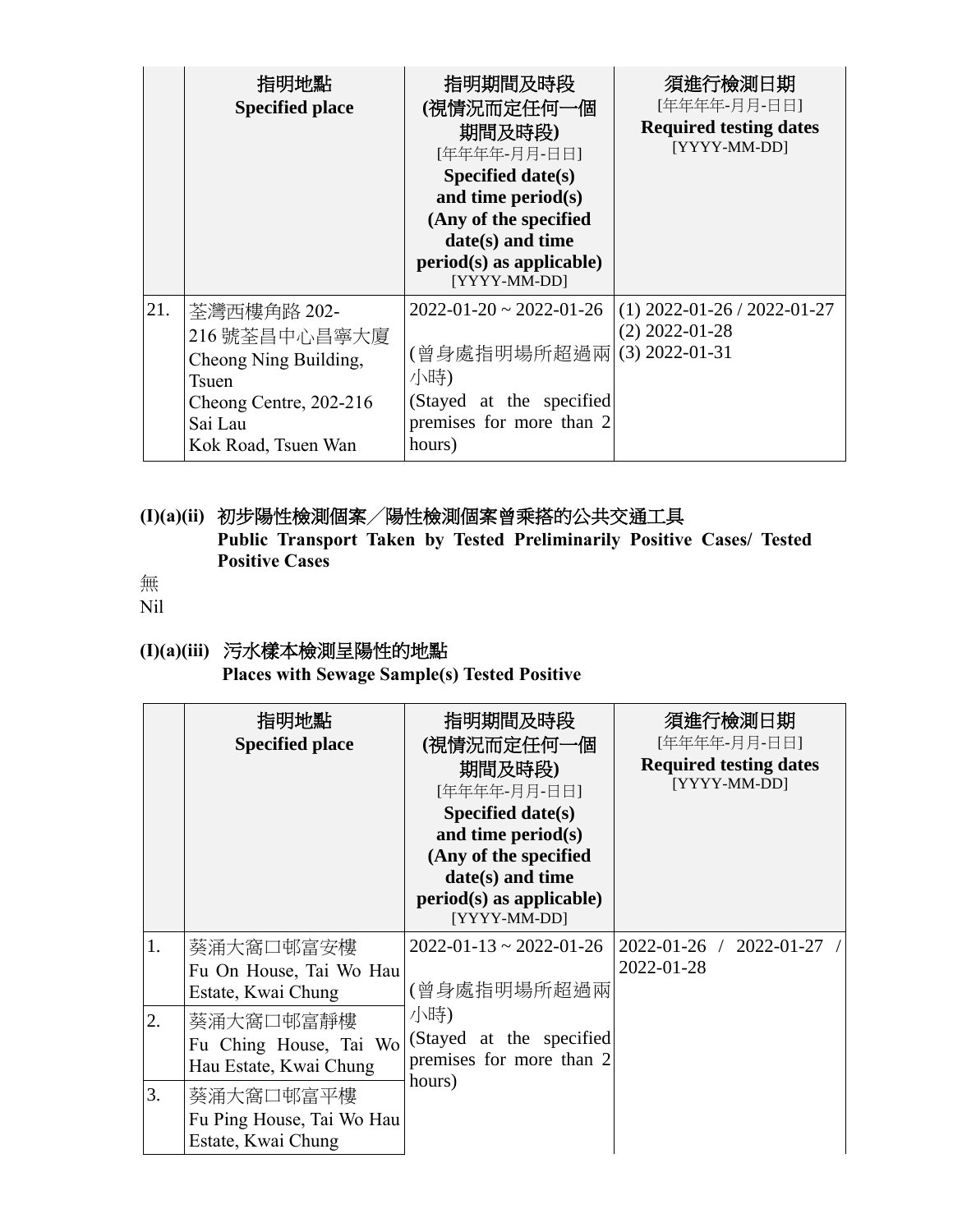|     | 指明地點<br><b>Specified place</b>                                             | 指明期間及時段<br>(視情況而定任何一個<br>期間及時段)<br>[年年年年-月月-日日]<br>Specified date(s)<br>and time period(s)<br>(Any of the specified<br>date(s) and time<br>period(s) as applicable)<br>[YYYY-MM-DD] | 須進行檢測日期<br>[年年年年-月月-日日]<br><b>Required testing dates</b><br>[YYYY-MM-DD] |
|-----|----------------------------------------------------------------------------|-------------------------------------------------------------------------------------------------------------------------------------------------------------------------------------|--------------------------------------------------------------------------|
| 4.  | 葵涌大窩口邨富逸樓<br>Fu Yat House, Tai Wo Hau<br>Estate, Kwai Chung                |                                                                                                                                                                                     |                                                                          |
| 5.  | 葵涌大窩口邨富雅樓<br>Fu Nga House, Tai Wo Hau<br>Estate, Kwai Chung                |                                                                                                                                                                                     |                                                                          |
| 6.  | 葵涌大窩口邨富秀樓<br>Fu Sau House, Tai Wo Hau<br>Estate, Kwai Chung                |                                                                                                                                                                                     |                                                                          |
| 7.  | 葵涌大窩口邨富碧樓<br>Fu Pik House, Tai Wo Hau<br>Estate, Kwai Chung                |                                                                                                                                                                                     |                                                                          |
| 8.  | 柴灣翠樂邨翠祿樓<br>Tsui Luk House, Tsui Lok<br>Estate, Chai Wan                   |                                                                                                                                                                                     |                                                                          |
| 9.  | 柴灣翠灣邨翠福樓<br>Tsui Fuk House, Tsui Wan<br>Estate, Chai Wan                   | $2022 - 01 - 13 \approx 2022 - 01 - 26$<br>(曾身處指明場所超過兩                                                                                                                              | $2022 - 01 - 26$ /<br>2022-01-27<br>2022-01-28                           |
| 10. | 觀塘油麗邨雍麗樓<br>Yung Lai House, Yau Lai<br>Estate, Kwun Tong                   | 小時)<br>(Stayed at the specified<br>premises for more than 2                                                                                                                         |                                                                          |
| 11. | 觀塘油麗邨卓麗樓<br>Cheuk Lai House, Yau Lai<br>Estate, Kwun Tong                  | hours)                                                                                                                                                                              |                                                                          |
| 12. | 馬鞍山恆健街 8 號錦暉苑<br>Kam Fai Court, 8 Hang Kin<br>Street, Ma On Shan           |                                                                                                                                                                                     |                                                                          |
| 13. | 馬鞍山恆明街 2 號聽濤雅<br>苑<br>Vista<br>Paradiso, 2 Hang<br>Ming Street, Ma On Shan |                                                                                                                                                                                     |                                                                          |
| 14. | 馬鞍山恆明街 8 號觀瀾雅<br>軒<br>Baycrest, 8 Hang Ming<br>Street, Ma On Shan          |                                                                                                                                                                                     |                                                                          |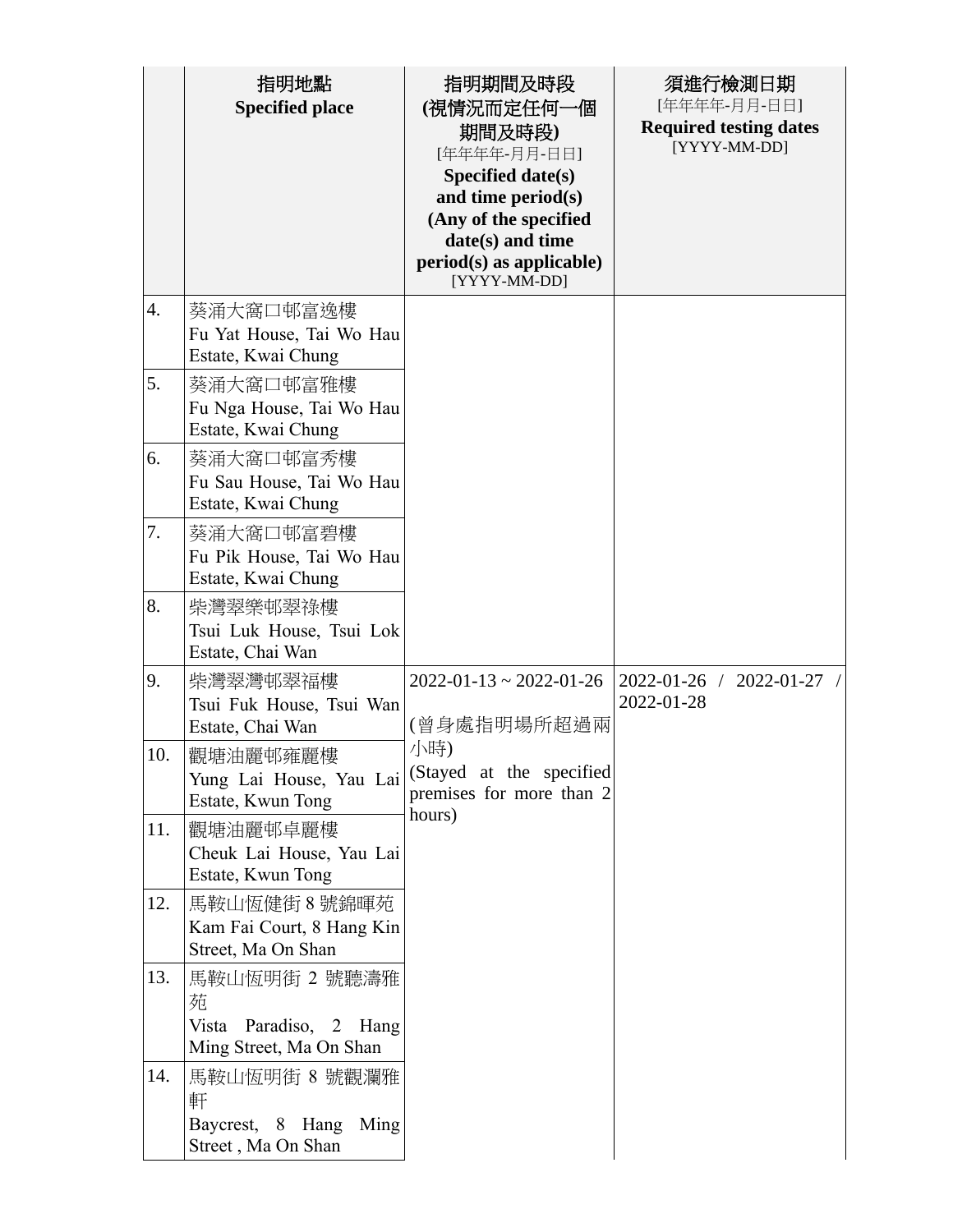|     | 指明地點<br><b>Specified place</b>                                                                        | 指明期間及時段<br>(視情況而定任何一個<br>期間及時段)<br>[年年年年-月月-日日]<br>Specified date( $s$ )<br>and time period $(s)$<br>(Any of the specified<br>date(s) and time<br>$period(s)$ as applicable)<br>[YYYY-MM-DD] | 須進行檢測日期<br>[年年年年-月月-日日]<br><b>Required testing dates</b><br>[YYYY-MM-DD] |
|-----|-------------------------------------------------------------------------------------------------------|----------------------------------------------------------------------------------------------------------------------------------------------------------------------------------------------|--------------------------------------------------------------------------|
| 15. | 馬鞍山恆明街 5 號啓新書<br>院<br>Renaissance College,<br>Hang Ming Street, Ma On<br>Shan                         |                                                                                                                                                                                              |                                                                          |
| 16. | 馬鞍山恆明街 11號馬鞍山<br>循道衛理小學<br>Ma On Shan Methodist<br>Primary School, 11 Hang<br>Ming Street, Ma On Shan |                                                                                                                                                                                              |                                                                          |